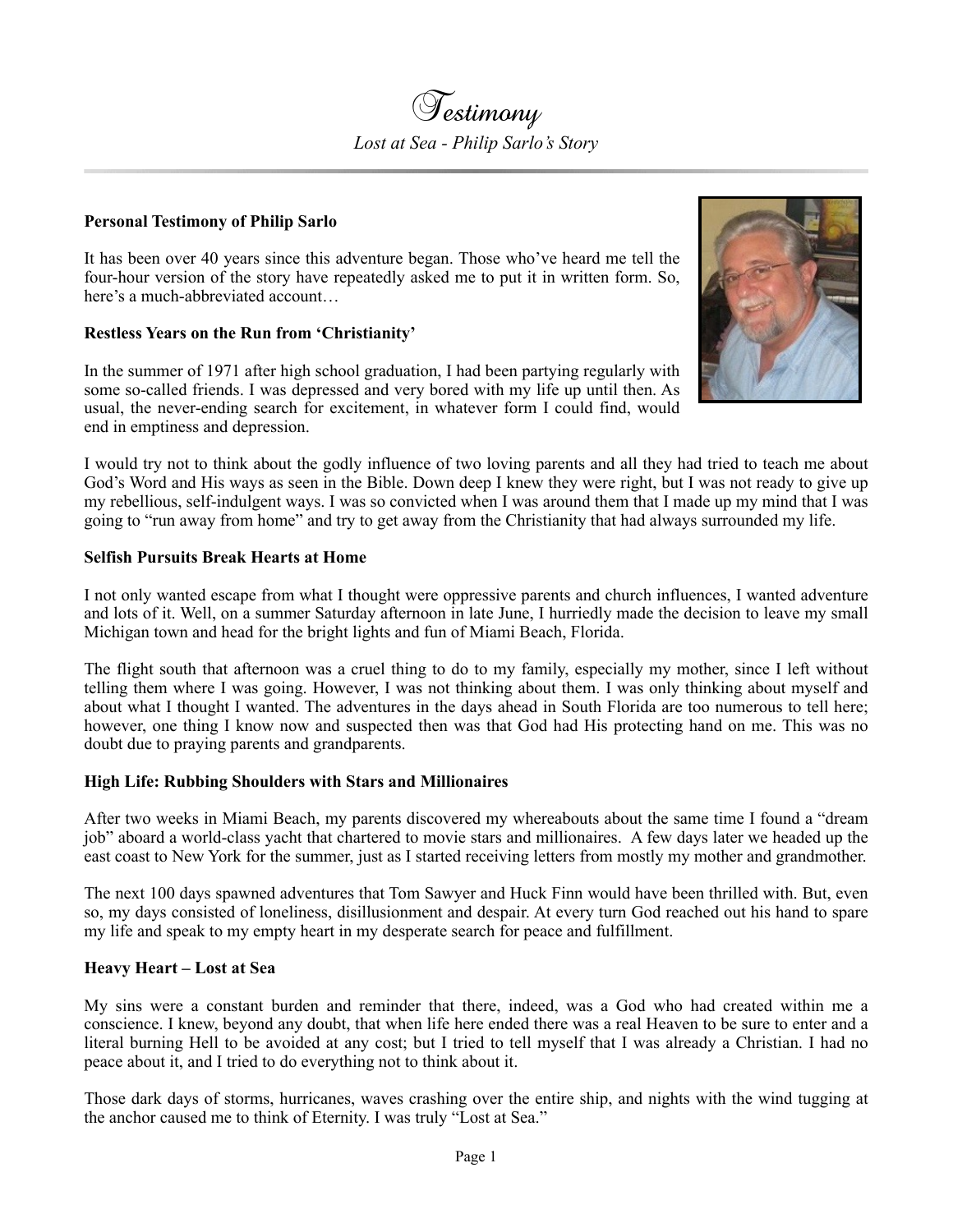# **Not Going Home – Going Home**

After miraculously arriving safely back in Miami that November, the Lord, through circumstances, changed my mind about not going home. I had been determined to continue my quest for peace, in spite of all God had shown me and allowed me to survive through. Up until then, I had my heart set on another adventure to California via motorcycle, but God had other plans. I walked down the jet-way in Detroit on a cold November morning, wondering if I was in my right mind to return home.

Previously, I had let my family know that I would not be returning home as the prodigal son, and I had my own plans, which did not include them. Well, after being in the biggest cities in the U.S., and then coming home to a small town was more of a letdown than ever. The emptiness, depression, and memories of that whirlwind summer and the adventures that God had allowed me to return home from made me more miserable than ever.

# **Boredom Leads Me to Church**

After being home for two weeks and being bored out of my mind, I decided to go to church to see some of my old friends. The church was having some special services conducted by two visiting evangelists. I had no intention of listening. After all, I had heard it a thousand times before.

The preacher was speaking forcefully and loudly about one of the last things Jesus said while on the cross. It was the phrase, "It is finished," that caught my attention. He kept repeating it and explaining what it meant. He said that it meant there was nothing we could do to save ourselves, that the work was already done, and that all of our sins were completely paid for. He said that all we could do was to rest in it.

In a moment of time, it flooded over me. It was something I had heard many times, but never realized 'til then… that Jesus, having no sins of His own, took my place and paid the price to satisfy the justice of a Holy God. Furthermore, God was so pleased with the finished work that He raised Him from the dead with His mighty power.

# **Peace Comes in Like a Flood**

The wonder of it all! Then the thought crossed my mind. Could it be so simple? The peace that flooded through me that night and in the days ahead was the answer to that. What could be better in this world, than to know your sins forgiven and be assured of a home in Heaven! It does not matter whether it is large or small sins. We all have them and the Bible says in the Book of Hebrews, "Without faith it is impossible to please God." That night, at the end of myself, God gave me faith to trust and rest in the finished work of redemption, receiving it as my very own.

So my dear friend, I beg you to consider these matters carefully. Read God's Word, the Bible. Read St. John, Chapters 1-4, and the Book of Romans. Ask God to show you your need of His great gift. My earthly father always told me that God only does business with honest hearts. Remember, there is nothing you can do to be saved. He did it all. "It is Finished." "Paid in Full!" Rest in Him, as I did all those years ago.

The real adventure began on that wonderful night, now so long ago, and furthermore, it will never have an end, as the Bible reveals—continuing throughout the endless ages of God's Eternal Day.

Some verses from the Bible for you to carefully consider:

- For all have sinned, and come short of the glory of God. (Romans 3:23 KJV)
- For the wages of sin is death; but the gift of God is eternal life through Jesus Christ our Lord. (Romans 6:23 - KJV)
- For God so loved the world, that he gave his only begotten Son, that whosoever believeth in him should not perish, but have everlasting life. (John 3:16 - KJV)
- For by grace are ye saved through faith; and that not of yourselves: it is the gift of God: Not of works, lest any man should boast. (Ephesians 2:8-9 - KJV)
- For Christ also hath once suffered for sins, the just for the unjust, that He might bring us to God. (1 Peter 3:18 - KJV)